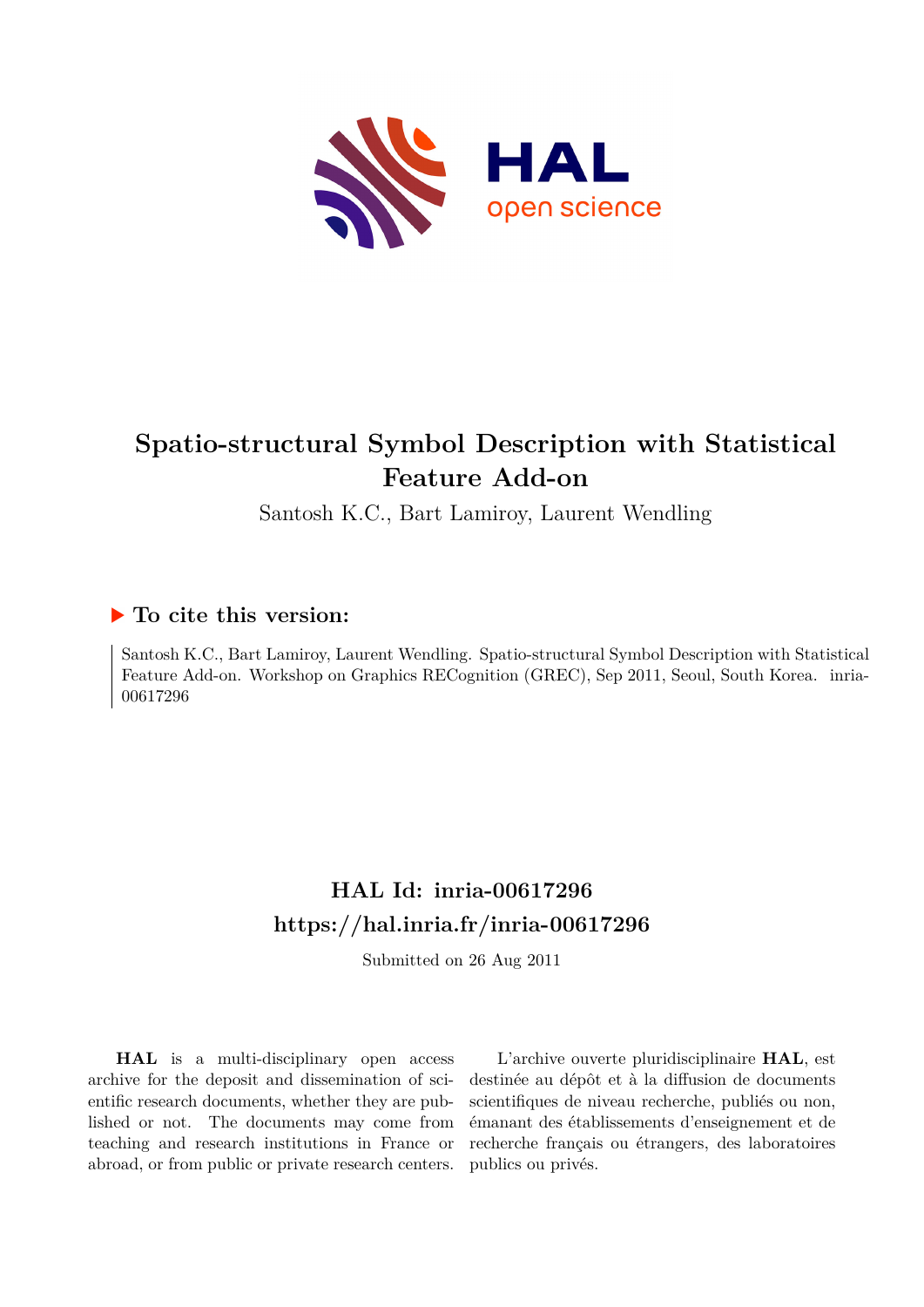# Spatio–structural Symbol Description with Statistical Feature Add–on

Santosh K.C.<sup>\*</sup>, Bart Lamiroy<sup>†</sup> and Laurent Wendling<sup>‡</sup>

∗ *INRIA Nancy-Grand Est,* †*Nancy Universite INPL – LORIA, ´* ‡*LIPADE, Universite Paris Descartes ´ Email: Santosh.KC@inria.fr, Bart.Lamiroy@loria.fr, Laurent.Wendling@parisdescartes.fr*

*Abstract*—In this paper, we present a method for symbol description based on spatio–structural as well as statistical features of visual elementary parts called 'vocabulary'. The extracted vocabulary is first organised into different groups based on their types (*e.g.*, *circle*, *corner*). This vocabulary is used as a basis for an Attributed Relational Graph (ARG) where spatial relational descriptors formalise the links between the types, labelled with global shape descriptors. The description is used to globally recognise structure by comparing the signatures. The method is experimentally validated in the context of electrical symbol recognition from wiring diagrams.

*Keywords*-Graphical Symbol; Vocabulary; Spatial Relations; ARG; Shape Descriptors.

### I. INTRODUCTION

Graphics recognition has an extremely rich state–of–the– art literature in symbol recognition and localisation. However, most methods are particularly suited for isolated line symbols, not for composed symbols connected to a complex environment [\[4\]](#page-4-0), [\[10\]](#page-4-1). Considering the problem of symbol localisation in real documents, composed of individual parts constrained by spatial relations for instance, one needs to be able to extract visual parts and formalise the possible links that exist between them, in addition to the possible use of shape description on visual parts. This integration of spatial relations and shape description of the extracted visual parts is going to be the core of this paper. The method is very much inspired by a real world industrial problem [\[16\]](#page-4-2), [\[7\]](#page-4-3). Fig. [1](#page-1-0) shows a few samples of it.



<span id="page-1-0"></span>Figure 1. A few symbols in FRESH dataset. Both linear as well as symbols in the composite form are enlisted.

Global signal based descriptors [\[21\]](#page-4-4) present a number of inconvenients in our context. They difficultly accommodate with connected as well as composite symbols. They are generally not well adapted for capturing small detail changes. In statistical approaches, signatures are simple with low computational cost. However, discriminative power and robustness strongly depend on the optimal selection of features [\[1\]](#page-4-5) as well as fusion of classifiers [\[14\]](#page-4-6) partially based on the idea presented in [\[15\]](#page-4-7) that off–the–shelf methods are primarily designed for applications where line symbols are isolated. Besides global signal based descriptors, another idea is to decompose the symbols into either vector based primitives like *points*, *lines* and *arcs* or, on the other hand, meaningful parts like *circles*, *triangles* and *rectangles*. They are then represented as Attributed Relational Graphs (ARG) [\[3\]](#page-4-8), Region Adjacency Graphs (RAG) [\[9\]](#page-4-9), as well as deformable templates [\[17\]](#page-4-10). In addition to the common drawback *i.e.*, errorprone raster–to–vector conversion, variability of the size of graphs leads to computational complexity in matching. Structural approaches however, provide a powerful relational representation, conveying how parts are connected to each other, while also preserving generality and extensibility.

In this paper, we aim to combine the best of both structural and statistical approaches, and try to avoid the shortcomings of each of them. To do so, we decompose symbols by expressing their various parts in a fixed visual vocabulary, using spatial relations, graphs and signal based descriptors to describe the whole shape. Our symbol description is clearly explained in Section [II.](#page-1-1) Thanks to the use of fixed and completely labelled attributes, we can avoid the NP– hardness of the matching problem. Overall, symbols can be compared by fusion of matching scores from every corresponding vertex and edge alignment (*cf.*, Section [III\)](#page-2-0). In Section [IV,](#page-2-1) we validate that our method. The paper concludes in Section [V.](#page-3-0)

#### II. SYMBOL DESCRIPTION

<span id="page-1-1"></span>We have a set of well controlled visual elementary parts as a *vocabulary* [\[16\]](#page-4-2), [\[7\]](#page-4-3) (see Fig. [2\)](#page-1-2). We denote the type set as,  $\sum_{\mathbb{T}} = {\mathbb{T}_{thick}, \mathbb{T}_{circle}, \mathbb{T}_{corner}, \mathbb{T}_{extremity}}$ .



<span id="page-1-2"></span>Figure 2. Visual elementary parts from corresponding symbol.

Now, we represent whole symbol by a complete ARG as a 4–tuple  $G = (V, E, F_A, F_E)$  where V is the set of vertices,  $E \subseteq V \times V$  is the set of graph edges,  $F_A: V \to A_V$ is a function assigning attributes to the vertices and  $A_V$ representing a set of vocabulary type set  $\sum_{\mathbb{T}}$  as well as their global shape signatures S, and  $F_E : E \to \Re_E$  is a function assigning labels to the edges where  $\Re$  represents spatial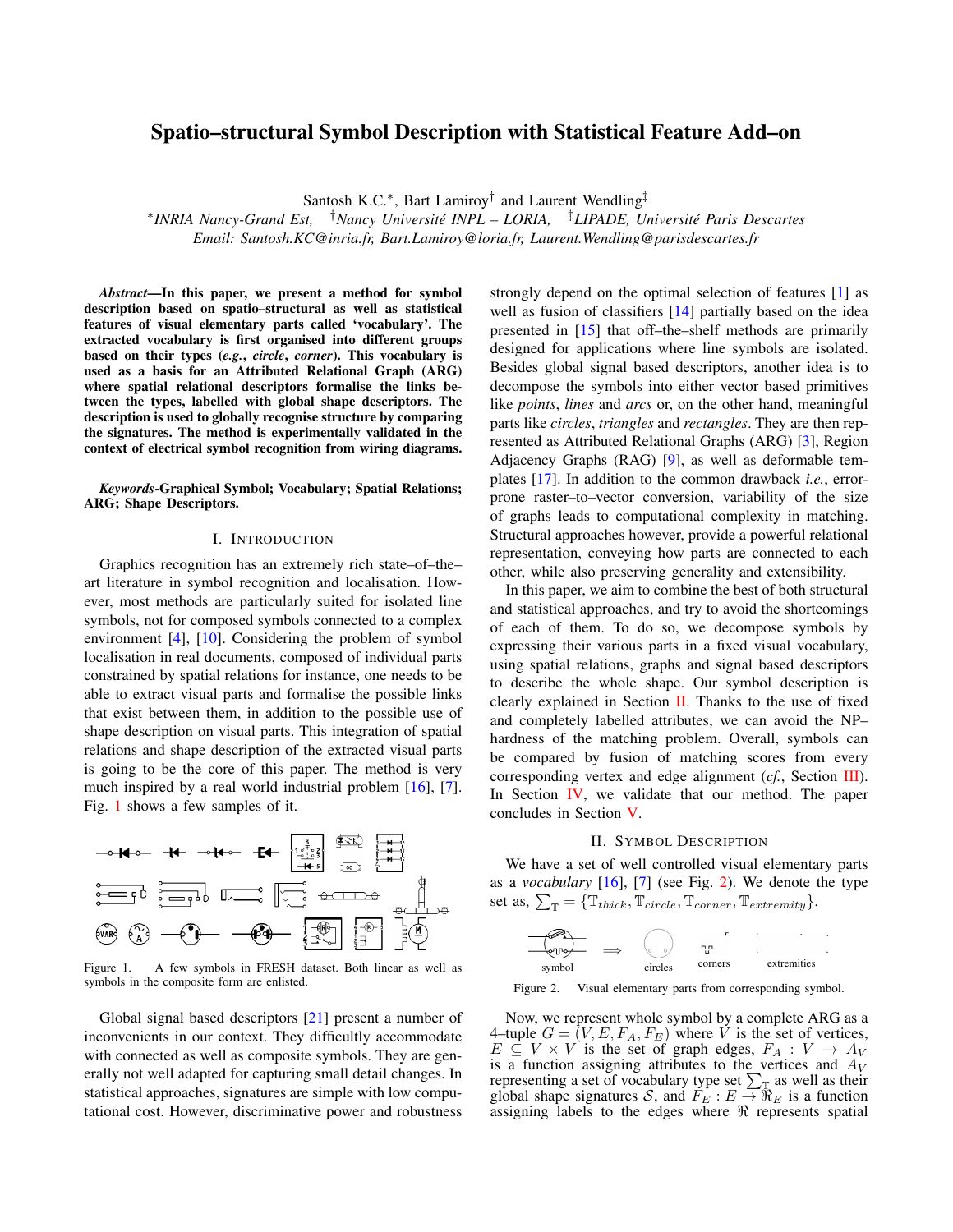relations of the edge  $E$ . Following Fig. [2](#page-1-2) and its resulting graph in Fig. [3](#page-2-2) whose attribute type set is  $\{\mathbb{T}_1, \mathbb{T}_2, \mathbb{T}_3\}$ , its ARG representation can be expressed as  $G = \{$ 

$$
V = \{\mathbb{T}_1, \mathbb{T}_2, \mathbb{T}_3\}, E = \{(\mathbb{T}_1, \mathbb{T}_2), (\mathbb{T}_1, \mathbb{T}_3), (\mathbb{T}_2, \mathbb{T}_3)\},
$$
  
\n
$$
F_A = \{((\mathbb{T}_1, \mathbb{T}_{circle}), \mathcal{S}(\mathbb{T}_1)), \dots, ((\mathbb{T}_3, \mathbb{T}_{extremity}), \mathcal{S}(\mathbb{T}_3))\}
$$
  
\n
$$
F_E = \{((\mathbb{T}_1, \mathbb{T}_2), \mathbb{R}(\mathbb{T}_1, \mathbb{T}_2)), \dots, ((\mathbb{T}_2, \mathbb{T}_3), \mathbb{R}(\mathbb{T}_2, \mathbb{T}_3))\} \}.
$$

Since this forms a complete graph, it is obvious that there exist  $r = \frac{t(t-1)}{2}$  $\frac{-1}{2}$  edges for t attribute types.



<span id="page-2-2"></span>Figure 3. ARG description for a symbol in Fig. [2](#page-1-2) – an example.

## *A. Edge Signature*

where

Choice of spatial relation models rely on behaviour of the studied objects. If the objects are far enough from each other, their relations can be approximated by their centres based on the discretised angle [\[11\]](#page-4-11). Otherwise, if they are neither too far nor too close, relations can be approximated by their Minimum Bounding Rectangle (MBR) [\[12\]](#page-4-12) as long as they are regular. Approaches like histograms of angle [\[18\]](#page-4-13), tends to be more capable of dealing with overlapping. However, since they consider all pixels, their computational cost increases dramatically. Our work is inspired by the concept of fuzzy relationsthat takes degree of truth which is more natural than using standard, all–or–none relations [\[5\]](#page-4-14).

Our model can be explained as follows. For a given reference point  $\mathbb{R}_p$ , we cover the surrounding space at regular radial intervals of  $\Theta = 2\pi/m$  by using a radial– line. We set up a unique reference point  $\mathbb{R}_p$  computed from centroids  $\mathbb{C}_A$  and  $\mathbb{C}_B$  of given pairs  $\mathbb{R}_p = \frac{P_{\mathbb{C}_A} + \mathbb{C}_B}{2}$ .  $\mathbb{R}_p$  thus, avoids erroneous choice of referencing one from a pair. As in Fig. [4,](#page-2-3) the line rotates over a cycle, and intersecting with object  $\mathbb X$  (A or  $\mathbb B$ ), generates a boolean histogram  $\mathcal H$ ,

 $\mathcal{H}(\mathbb{X}, \mathbb{R}_p) = [I(\mathbb{R}_p, j\Theta)]_{j=0..m-1},$ 

$$
I(\mathbb{R}_p, \theta_i) = \begin{cases} 1 & \text{if } line(\mathbb{R}_p, \theta_i) \cap \mathbb{X} \neq \emptyset \\ 0 & \text{otherwise.} \end{cases}
$$

This is extended *wlog* to the sector defined by two successive angle values ( $\theta_i$  and  $\theta_{i+1}$ ) and is normalised with respect to the total area of the studied object such that  $\sum \mathcal{H}X(.) = 1$ . It applies to both spatial objects.

Following Fig. [4,](#page-2-3) any angle made by  $\mathbb{R}_p$  and  $\mathbb{C}_\mathbb{X}$  is re–projected on the horizontal axis such as to make the histogram rotation invariant. Also, translation does not affect at all, since it uses  $\mathbb{C}_{\mathbb{X}}$ . Fig. [5](#page-3-1) shows an example. In a similar manner, scaling does not produce any difference in  $H$  as it is normalised in every sector made by  $\theta_i$  and  $\theta_{i+1}$ .



<span id="page-2-3"></span>Figure 4. Computing spatial relations using radial-line rotation  $\circlearrowleft$ .

# *B. Vertex Signature*

Each vertex has a distinct vocabulary type containing different shape and size information. Since spatial relations only encode relative positioning and point distributions, and do not completely exploit global shape information, we study the pertinence of R−signature [\[13\]](#page-4-15), region based Zernike Moments [\[8\]](#page-4-16), Generic Fourier Descriptors (GFD) [\[20\]](#page-4-17) and Shape Context (SC) [\[2\]](#page-4-18).

#### III. SYMBOL RECOGNITION

<span id="page-2-0"></span>Based on our symbol description, matching of two symbols is done by matching their corresponding ARGs. Let us consider two ARGs, query  $G^q = (\tilde{V}^q, E^q, F_A^q, F_E^q)$  and database  $G^d = (V^d, E^d, F_A^d, F_E^d)$ , where the set of vertices  $V = {\mathbb{T}_1, \ldots, \mathbb{T}_t}$ , and the set of edges  $E = \{E_1, \ldots, E_r\}.$ 

Our matching is straightforward *i.e.*, matching has been made between the candidates only having the exact same set of vertices as well as exact labels. To generalise it, we define a binary indicator function  $\tau_A^V : \Sigma_{\mathbb{T}} \to \{0,1\}$  to check the presence of vertices in the ARG, where the value of  $\tau_A^V(\mathbb{T})$ is 1 if  $T$  is present in  $V$  and 0, otherwise. Now, we can then set up bijective matching functions:  $\sigma: V^q \to V^d$  and  $\varphi: E^q \to E^{d}$ , respectively for vertices and edges. Now, the fusion of both alignments provides the distance between two matched graphs  $\tilde{G}^q$  and  $\tilde{G}^d$ ,

$$
D(Gq, Gd) = \sum_{t \in V} \delta(F_A^q(t), F_A^d(\sigma(t))) + \sum_{r \in E} \delta(F_E^q(r), F_E^d(\varphi(r))),
$$
  
where  $\delta(a, b) = \sum_{t \in V} |a(t)|$ 

where  $\delta(a, b) = \sum_{l=1}^{L} ||a_l - b_l||_2$ .

# IV. EXPERIMENT

## <span id="page-2-1"></span>*A. Dataset, Ground–truth and Evaluation Metric*

Fig. [1](#page-1-0) gives some examples of very similar and very different symbols. Symbols may either be very similar in shape – and only differ by slight details – or either be completely different from a visual point of view. Symbols may also be composed of other known and significant symbols and need not necessary be connected. The global dataset is composed of roughly 500 different known symbols.

Since there is no absolute ground–truth associated to our dataset, we have asked 6 volunteers to manually select what they consider as "similar" symbols. They have chosen the candidates which have similar visual overall appearance or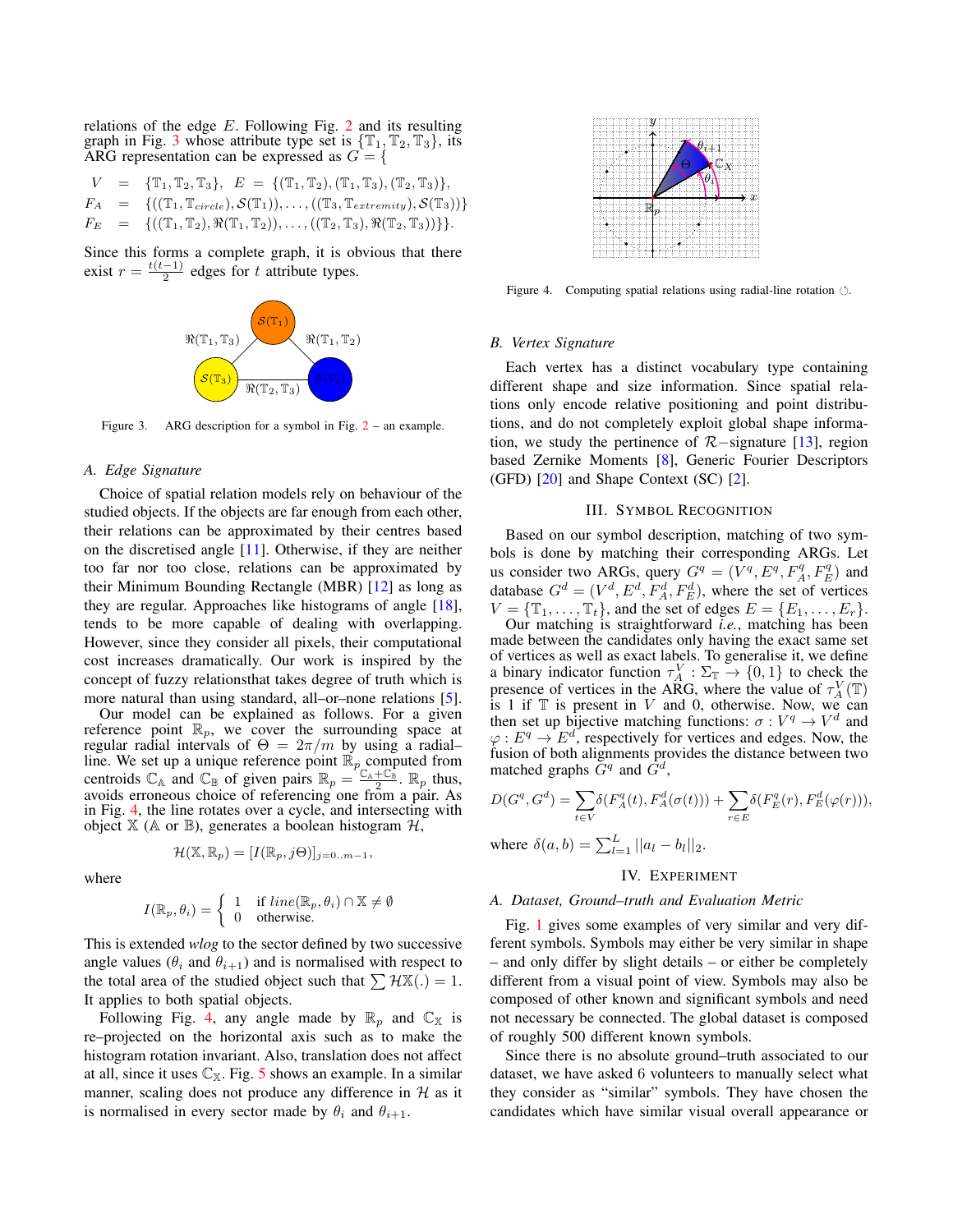

<span id="page-3-1"></span>Figure 5. identical histograms at 3<sup>o</sup> resolution for original, translation and rotation between *circle* and *corner* from symbol in Fig. [2.](#page-1-2)

contain significantly similar parts with respect to the chosen query. In our testing protocol, we consider that a result returned from an algorithm is correct if at least one evaluator has selected the same result among the similar items.

For every query, we rank the symbols at the output based on distance measure as described in Section [III.](#page-2-0) Since the number of ground–truths varies from one query to another, we use retrieval efficiency [\[6\]](#page-4-19). For a chosen query and for a given short–list of size  $K$ , it can be expressed as,

$$
\eta_K = \begin{cases} n/N & \text{if } N \le K \\ n/K & \text{otherwise,} \end{cases}
$$

where  $n$  is the number of returned relevant symbols and  $N$  the total number of relevant symbols. The aim of the metric is not to miss similar candidates in the short–list since  $\eta_K$  computes the traditional recall if  $N \leq K$  and precision measure otherwise.

#### *B. Results and Discussions*

We perform a series of tests, focussing on three major issues one–after–another as shown in Fig. [6.](#page-3-2)

Test 1. We consider the influence of different resolutions Θ in our edge signature. Its value represents the trade–off between the optimal choice of resolution – and thus precision of spatio–structural information capture – and time/space requirements. Following results in Fig. [6](#page-3-2) (a), and given the relatively low gain of efficiency between  $3^\circ$  and  $1^\circ$ , we adopt the former for the rest of our experiments. Our spatial relation is then compared with spatial relation models: Coneshaped [\[11\]](#page-4-11), Angle Histogram [\[18\]](#page-4-13) and MBR [\[12\]](#page-4-12) as shown in Fig. [6](#page-3-2) (b). Our edge signature outperforms them with a substantial difference.

Test 2. We employ a major set of global signal based descriptors:  $R$  -signature [\[13\]](#page-4-15), Zernike [\[8\]](#page-4-16), GFD [\[20\]](#page-4-17) and SC [\[2\]](#page-4-18). We first employ them as vertex signatures only and then confront them with the same shape descriptors, applied to the overall shape. This comparison is illustrated in Fig. [6](#page-3-2) (c) and (d), respectively. On the whole, GFD provides interesting results in both cases. SC is restricted by the number of sample points *i.e.*, we have images ranging from a few tens of pixels to thousands of pixels.

Test 3. We integrate edge and vertex signature keeping ARG as described in Section [II.](#page-1-1) While integrating, use of signatures on all vertices is not wise since our relation carries sufficient information for a few vocabulary types in a pair. Therefore, we have examined the use of signature from one type to another as well as their possible combinations. In our tests, substantial advancement is achieved from the combination of vertices, labelled with *thick* and *circle* vocabulary types. Fig. [6](#page-3-2) (e) shows results from using different shape signatures integrating with edge signature at  $3^\circ$  resolution.

In Fig. [6](#page-3-2) (f), a comparison is made among the best of all experiments: MBR from the basic spatial relation model and GFD from shape descriptors. Our method outperforms all. For a few queries, visual illustration is shown in Fig. [7.](#page-4-20)



<span id="page-3-2"></span>Figure 6. Average Retrieval Efficiency over 30 queries.

#### V. CONCLUSIONS AND FURTHER WORK

<span id="page-3-0"></span>We have presented an ARG based symbol description method, where relational signatures formalise all possible connections between the vocabulary types which are labelled with global shape signatures. Our method has proven to significantly outperform state–of–the–art basic spatial relation models as well as global signal based descriptors.